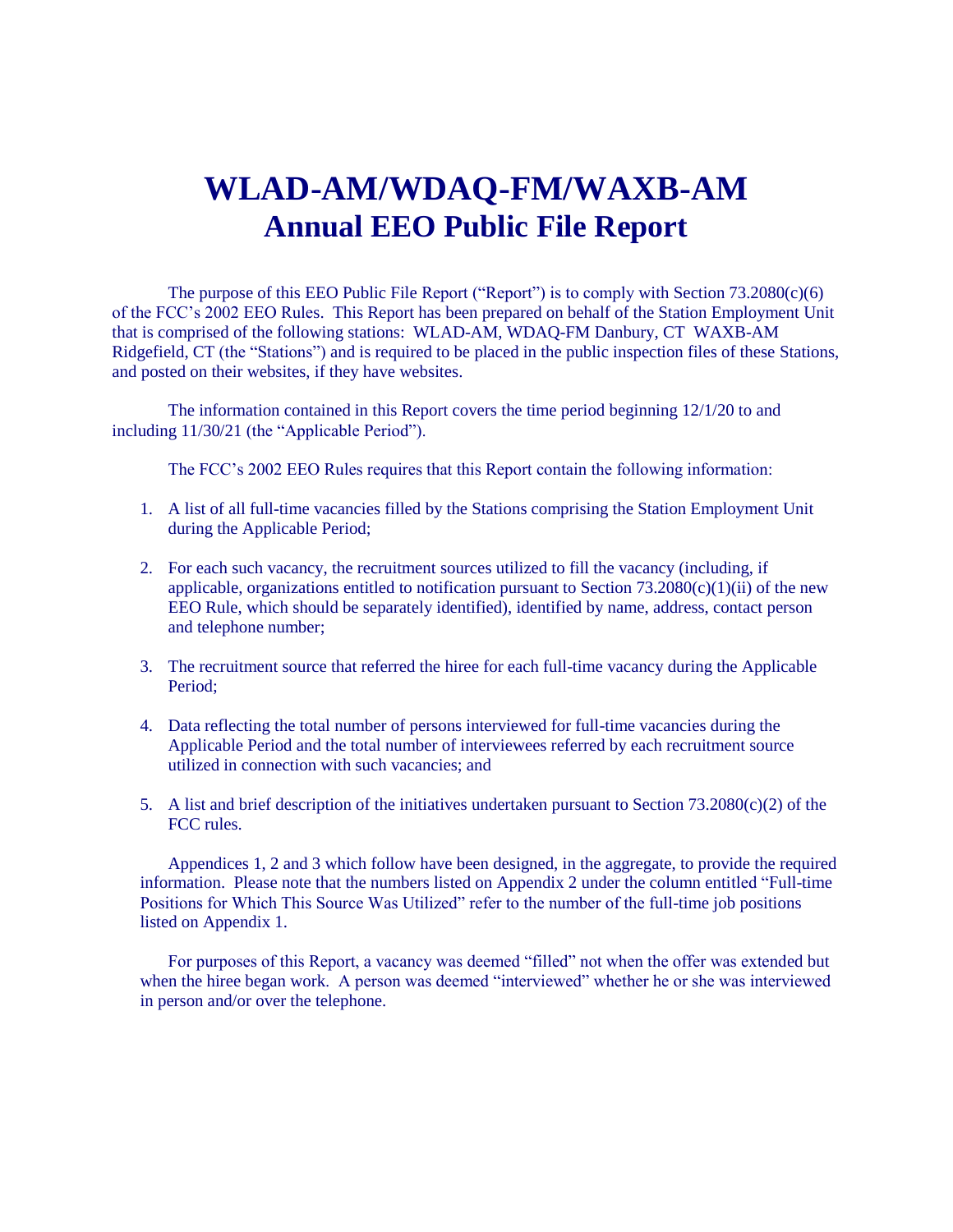# **WLAD-AM/WDAQ-FM/WAXB-AM** 98 Mill Plain Road Danbury, CT 06811

# Appendix 1 to **EEO Public File Report Form** December 1, 2020 to November 30, 2021

# **WLAD-AM/WDAQ-FM/WAXB-AM is an Equal Opportunity Employer**

# **VACANCY LIST**

| <b>Job Title</b> |  | <b>Recruitment Sources Used to Fill Vacancy*</b> |  | <b>Recruitment Source of</b><br><b>Hire</b> |
|------------------|--|--------------------------------------------------|--|---------------------------------------------|
|                  |  | No vacancies or hires during the period          |  |                                             |

\*Master Recruitment Source list shown on Appendix 2

Total Number of Persons Interviewed During Applicable Period: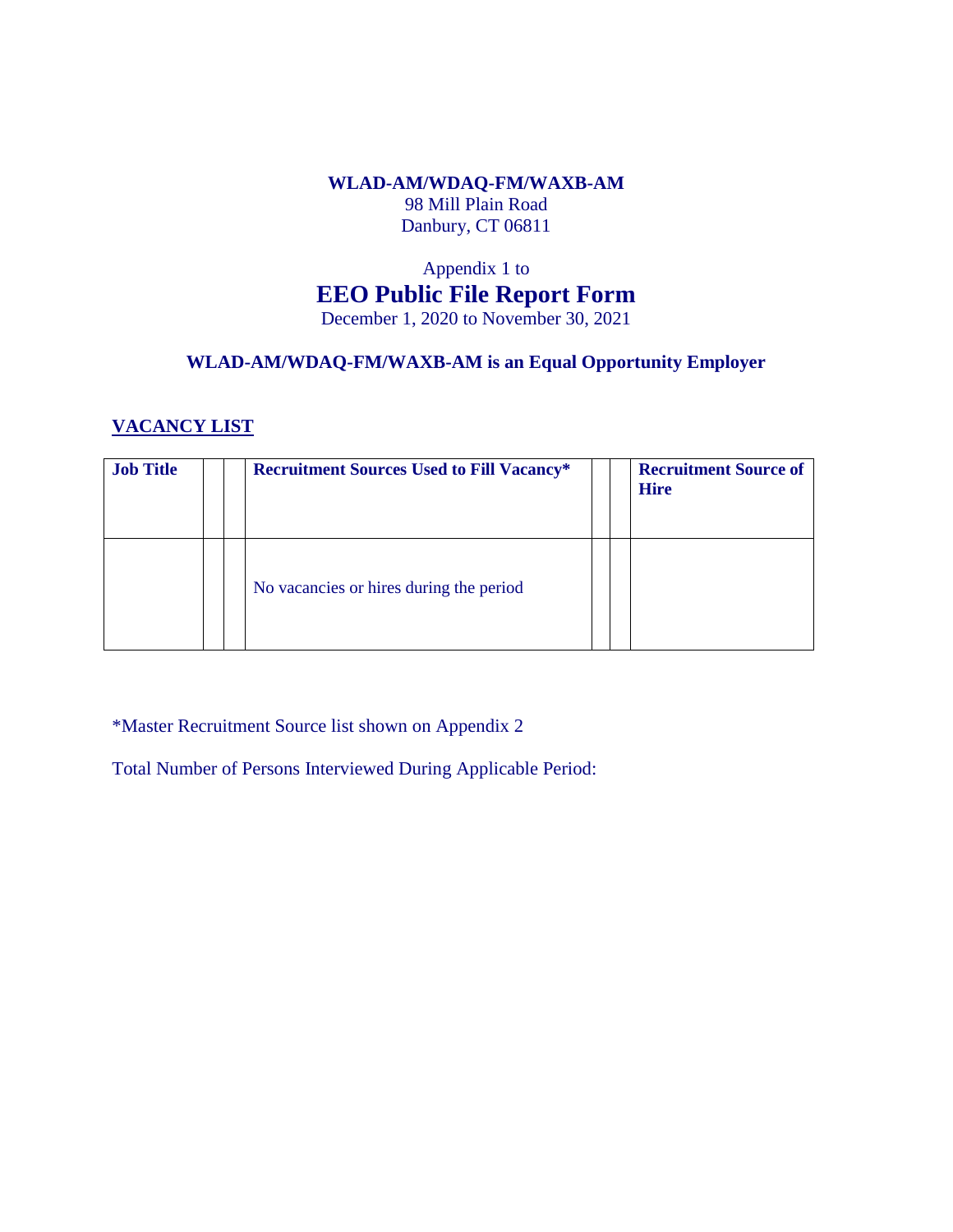# Appendix 2 to Annual EEO Public File Report Form

# Covering the Period from 12/1/20 to 11/30/21 Stations Comprising Station Employment Unit: *WLAD-AM/WDAQ-FM/WAXB-AM* **Master Recruitment Source List**

|                | Recruitment Source (Name, Address, Telephone Number,     | <b>Source Entitled to</b> | Number of           |
|----------------|----------------------------------------------------------|---------------------------|---------------------|
|                | <b>Contact Person</b> )                                  | Vacancy                   | <b>Interviewees</b> |
|                |                                                          | Notification?             | from this           |
|                |                                                          |                           |                     |
|                |                                                          |                           | Source              |
| $\mathbf{1}$   | <b>Association of Religious Committees</b>               | N <sub>o</sub>            | $\overline{0}$      |
|                | 325 Main St-Danbury, CT 06810                            |                           |                     |
|                | (203) 792-9450 Rev. P.J. Leopold                         |                           |                     |
| $\overline{2}$ | <b>Community Action Committee</b>                        | <b>No</b>                 | $\overline{0}$      |
|                | 66 North Street-Danbury, CT 06810 (203) 744-4700         |                           |                     |
| $\overline{3}$ | Hispanic Center of Greater Danbury                       | <b>No</b>                 | $\overline{0}$      |
|                | 87 West Street-Danbury, CT 06810 (203 )798-2855 Eva L.   |                           |                     |
|                | Colon: MS, CED, Executive Director                       |                           |                     |
| $\overline{4}$ | <b>NAACP</b>                                             | <b>No</b>                 | $\overline{0}$      |
|                | 42 Lake Avenue Extension, CT 06810 (203) 744-6268        |                           |                     |
|                | Glenda Armstrong, President                              |                           |                     |
| $\overline{5}$ | <b>United Way</b>                                        | <b>No</b>                 | $\overline{0}$      |
|                | 301 Main Street Suite 2 - Danbury, CT 06810              |                           |                     |
|                | (203) 790-5182 Michael Johnson                           |                           |                     |
| 6              | Women's Center of Greater Danbury                        | N <sub>o</sub>            | $\overline{0}$      |
|                | 2 West St - Danbury, CT 06810                            |                           |                     |
|                | (203) 731-5200 Pat Zachman                               |                           |                     |
| $\overline{7}$ | <b>On-air Announcements</b>                              | N <sub>o</sub>            | $\mathbf{0}$        |
|                | 98 Mill Plain Road, Danbury, CT 06811                    |                           |                     |
|                | (203) 744-4800 Irv Goldstein                             |                           |                     |
| 8              | 98Q.com/WLAD.com/B/94.5fm.com/1037rock.com/thebullct.com | <b>No</b>                 | $\overline{0}$      |
|                | 98 Mill Plain Road, Danbury, CT 06811                    |                           |                     |
|                | (203) 744-4800 Irv Goldstein                             |                           |                     |
| 9              | <b>Southern Connecticut State University</b>             | N <sub>o</sub>            | $\boldsymbol{0}$    |
|                | 501 Crescent Street                                      |                           |                     |
|                | New Haven, CT 06515                                      |                           |                     |
|                | Career Services c/o Gerry Prince                         |                           |                     |
|                | $(203)$ 392-6536                                         |                           |                     |
|                |                                                          |                           |                     |
| 10             | <b>Marist College</b>                                    | <b>No</b>                 | $\overline{0}$      |
|                | <b>Career Services Library 332</b>                       |                           |                     |
|                | 3399 North Road                                          |                           |                     |
|                | Poughkeepsie, NY 12601                                   |                           |                     |
|                | Kevin McCall                                             |                           |                     |
| 11             | Quinnipiac University                                    | N <sub>o</sub>            | $\boldsymbol{0}$    |
|                | <b>Career Services</b>                                   |                           |                     |
|                | 275 Mount Carmel Avenue                                  |                           |                     |
|                | Hamden, CT 06518-1908                                    |                           |                     |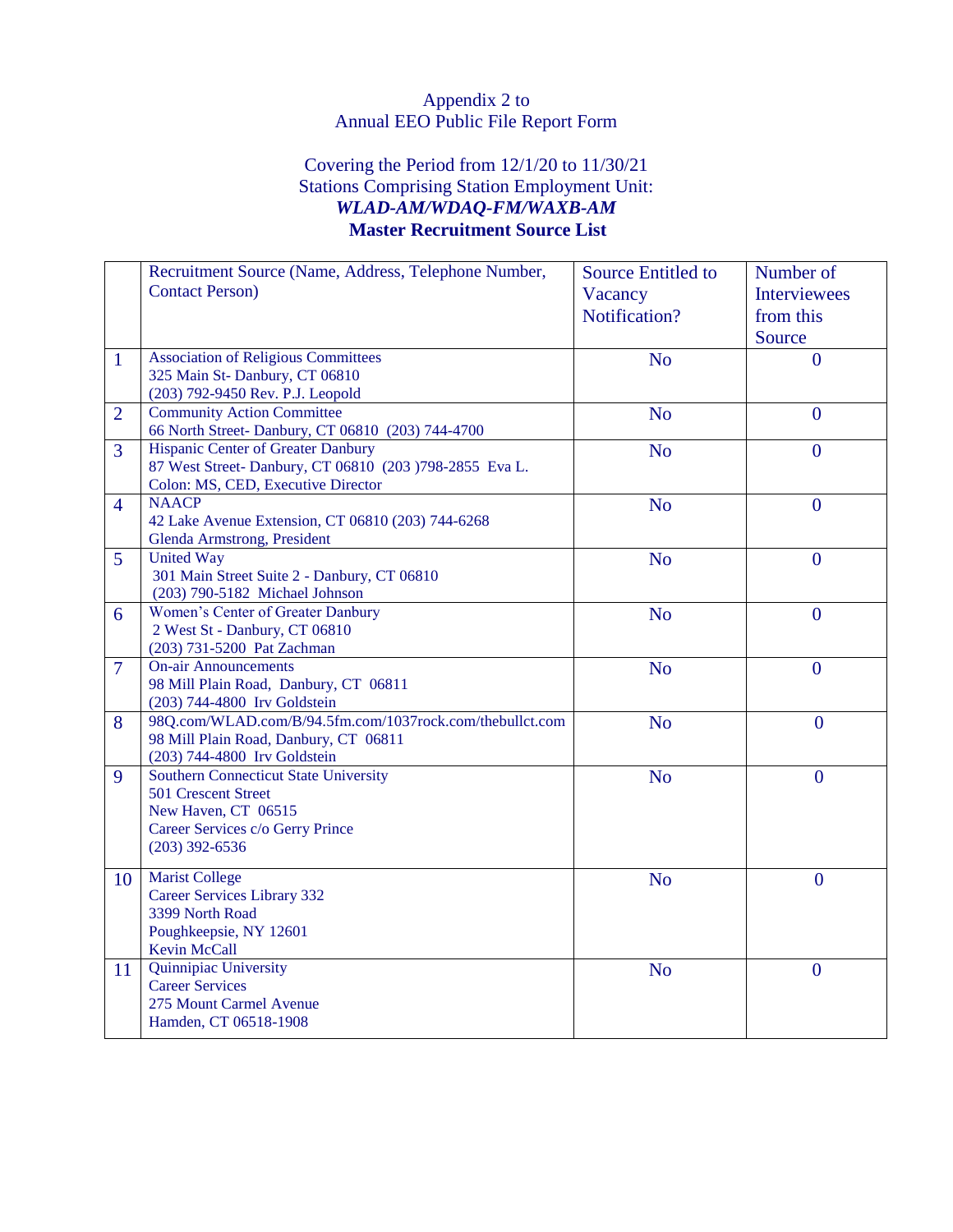| 12 | University of Bridgeport<br><b>Career Services Center</b><br><b>Division of Student Affairs</b><br>Wahlstrom Library 6th Floor<br>126 Park Avenue<br>Bridgeport, CT 06604                     | <b>No</b>      | $\mathbf{0}$     |
|----|-----------------------------------------------------------------------------------------------------------------------------------------------------------------------------------------------|----------------|------------------|
| 13 | <b>Fairfield University</b><br><b>Attn: Career Planning</b><br>1073 North Benson Road<br>Fairfield, CT 06824                                                                                  | N <sub>o</sub> | $\mathbf{0}$     |
| 14 | <b>Sacred Heart University</b><br><b>Career Development Office</b><br>5151 Park Avenue<br>Fairfield, CT 06825-1000<br><b>Corey Stokes</b>                                                     | N <sub>o</sub> | $\mathbf{0}$     |
| 15 | University of New Haven<br><b>Career Services</b><br>330 Boston Post Road<br>West Haven, CT 06510                                                                                             | N <sub>o</sub> | $\mathbf{0}$     |
| 16 | <b>Western Connecticut State University</b><br><b>Career Success Center</b><br>43 Lake Avenue Extension, Suite 300<br>Danbury, CT 06810<br>Director: Kathleen Lindenmayer<br>$(203)$ 837-8266 | N <sub>o</sub> | $\mathbf{0}$     |
| 17 | <b>Mercy College</b><br>555 Broadway<br>Dobbs Ferry, NY 10522<br>Director of Career Planning: Marguerite Busetti<br>$(914) 674 - 7203$                                                        | <b>No</b>      | $\mathbf{0}$     |
| 18 | <b>Unsolicited resumes/Referrals</b>                                                                                                                                                          | N <sub>o</sub> | $\boldsymbol{0}$ |
|    |                                                                                                                                                                                               |                |                  |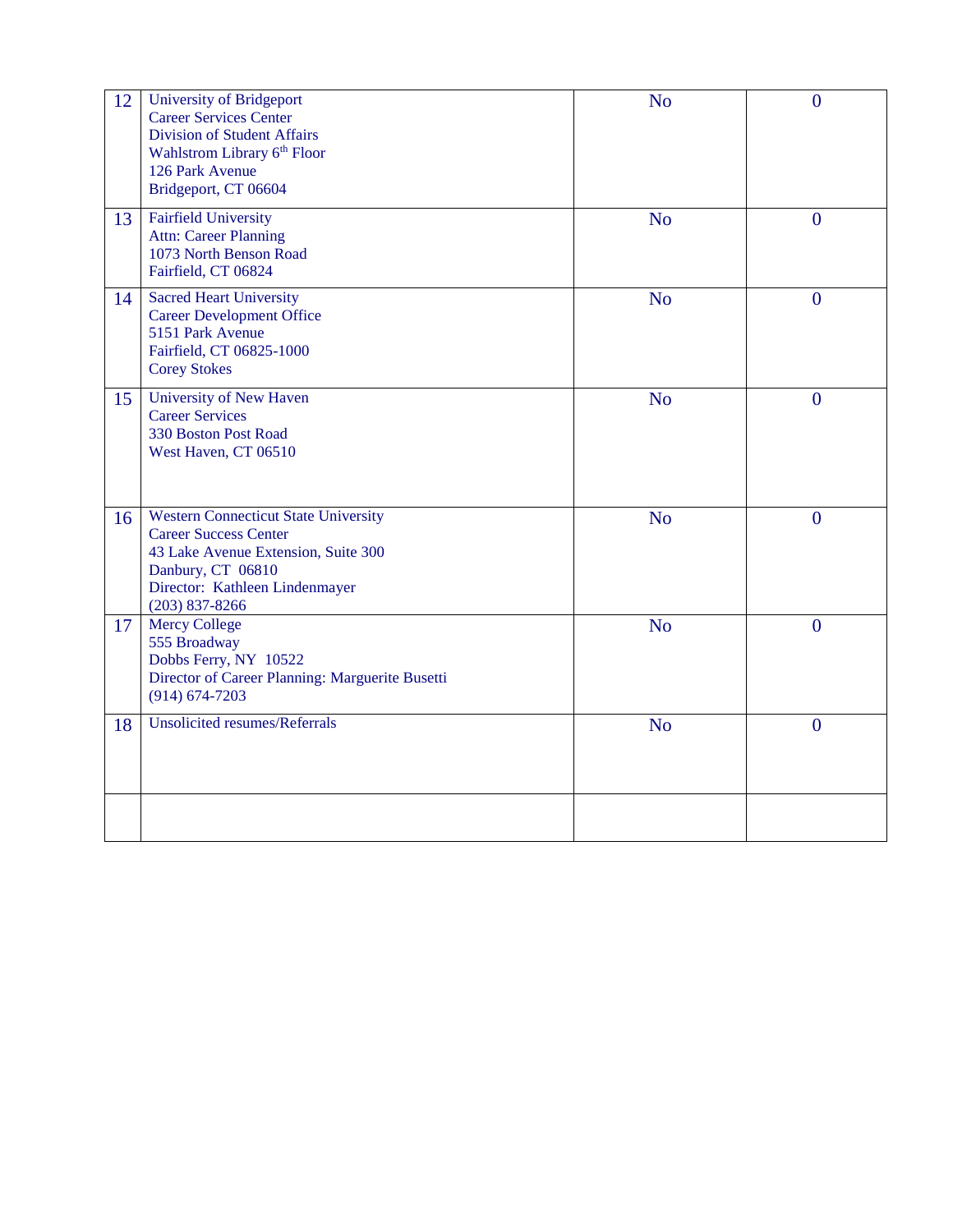## Appendix 3 to

## Annual EEO Public File Report Form

#### Covering the Period from 12/1/20 to 11/30/21

## Station(s) Comprising Station Employment Unit: *WLAD-AM/WDAQ-FM/WAXB-AM*

Section 3: Supplemental (Non-Vacancy Specific) Recruitment Activities:

1. Solicitation Announcements

All Company stations broadcast four announcements per week soliciting community organizations that have or may have prospective employees to refer to the Company.

# 2. Scholarship Program

Company participates in the Connecticut Broadcasters Association Scholarship Program. In addition to the dues payment that helps funds the program, all Company stations broadcast announcements during December, January, February and March soliciting scholarship applicants.

#### 3. Seminar

Company President attended a virtual webinar presented by David Oxenford, Esq. of Wilkinson, Barker and Knauer, "Staying on Top of Your Broadcast FCC EEO Obligations" on March 24, 2021. Subjects covered included the need to engage in wide dissemination of information about job openings, specified outreach activities designed to educate their communities about broadcast opportunities and the need to train employees for advancement.

#### 4. Training

Company President conducted an EEO training session with the company's General Sales Manager following the seminar session in 3) above on March 30, 2021. In addition to reviewing the EEO requirements, a major focus of the session was on what questions are legally permissible during the interview process. The General Sales Manager is a potential successor to the Company General Manager (the current President).

## 5. Job Fair

The Company co-sponsored a virtual job fair on June 22, 2021 with the Greater Danbury Chamber of Commerce. The Company ran frequent public service announcements promoting the event across its entire platform and the Company President manned a virtual booth during the four hour event to answer questions about opportunities and careers in the broadcasting industry.